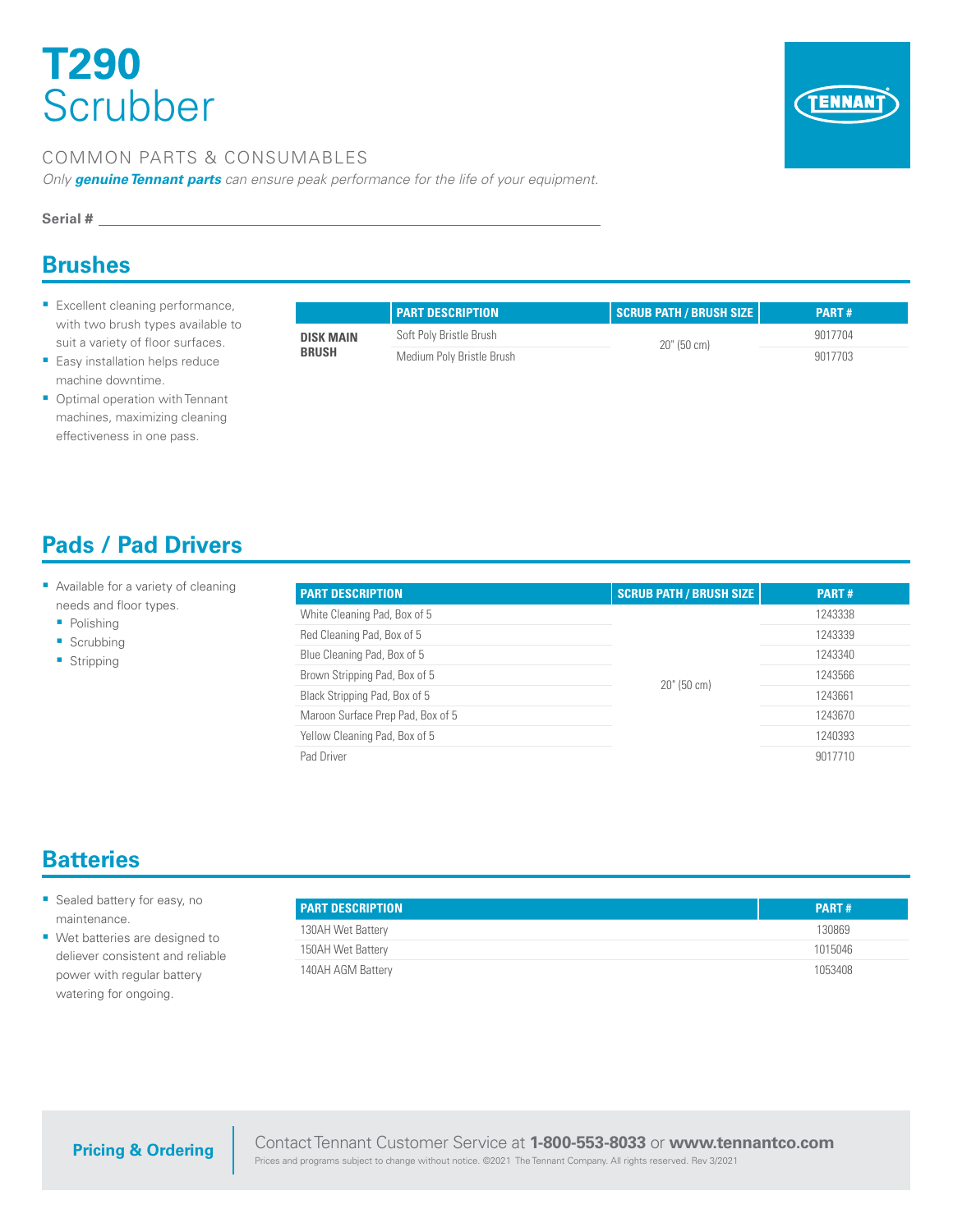### **Squeegees**

- **Tennant offers three types of** squeegee materials to best suit your needs.
	- Premium Linatex<sup>®</sup> rubber exhibits outstanding strength and resistance to cutting and tearing.
	- Chemical-resistant urethane has a long service life; well suited for use with organic and petroleum-based oils.
	- **Economy LATEX Rubber is** cost-effective option for smooth, indoor floors, made of a combination of natural material and fillers.

| <b>PART DESCRIPTION</b>                              | <b>PART#</b> |
|------------------------------------------------------|--------------|
| Latex Front Squeeqee Blade                           | 9017695      |
| Latex Rear Squeegee Blade                            | 9017694      |
| Polyurathane Front Squeeqee Blade                    | 9017696      |
| Polyurathane Rear Squeeqee Blade                     | 9017698      |
| Linatex <sup>®</sup> Front Squeeqee Blade (Standard) | 9017699      |
| Linatex <sup>®</sup> Rear Squeeqee Blade (Standard)  | 9017702      |

### **General Maintenance**

■ Tennant True<sup>®</sup> parts are designed to fit your Tennant machine, helping achieve better cleaning performance and reducing machine downtime.

| <b>PART DESCRIPTION</b>    | <b>PART#</b> |
|----------------------------|--------------|
| Recovery Tank Cover        | MPVR12975    |
| Splash Guard               | 9017722      |
| Vacuum Motor Gasket        | 9017714      |
| Caster Wheel               | 9017788      |
| Vacuum Filter              | 9017713      |
| Solution Tank Inlet Filter | 897174       |
| 2A FUSE                    | MEVR01428    |
| 30A FUSE                   | 897301       |
| 40A FUSE                   | 9018333      |
| 50A FUSE                   | 9018332      |
| Recovery Tank Drain Hose   | TBFX01299    |
| Solution Tank Drain Hose   | 897274       |
| Shutoff Float              | 9017737      |
| Squeegee Hose              | 9017712      |

**Pricing & Ordering**

Contact Tennant Customer Service at **1-800-553-8033** or **www.tennantco.com** Prices and programs subject to change without notice. ©2021 The Tennant Company. All rights reserved. Rev 3/2021